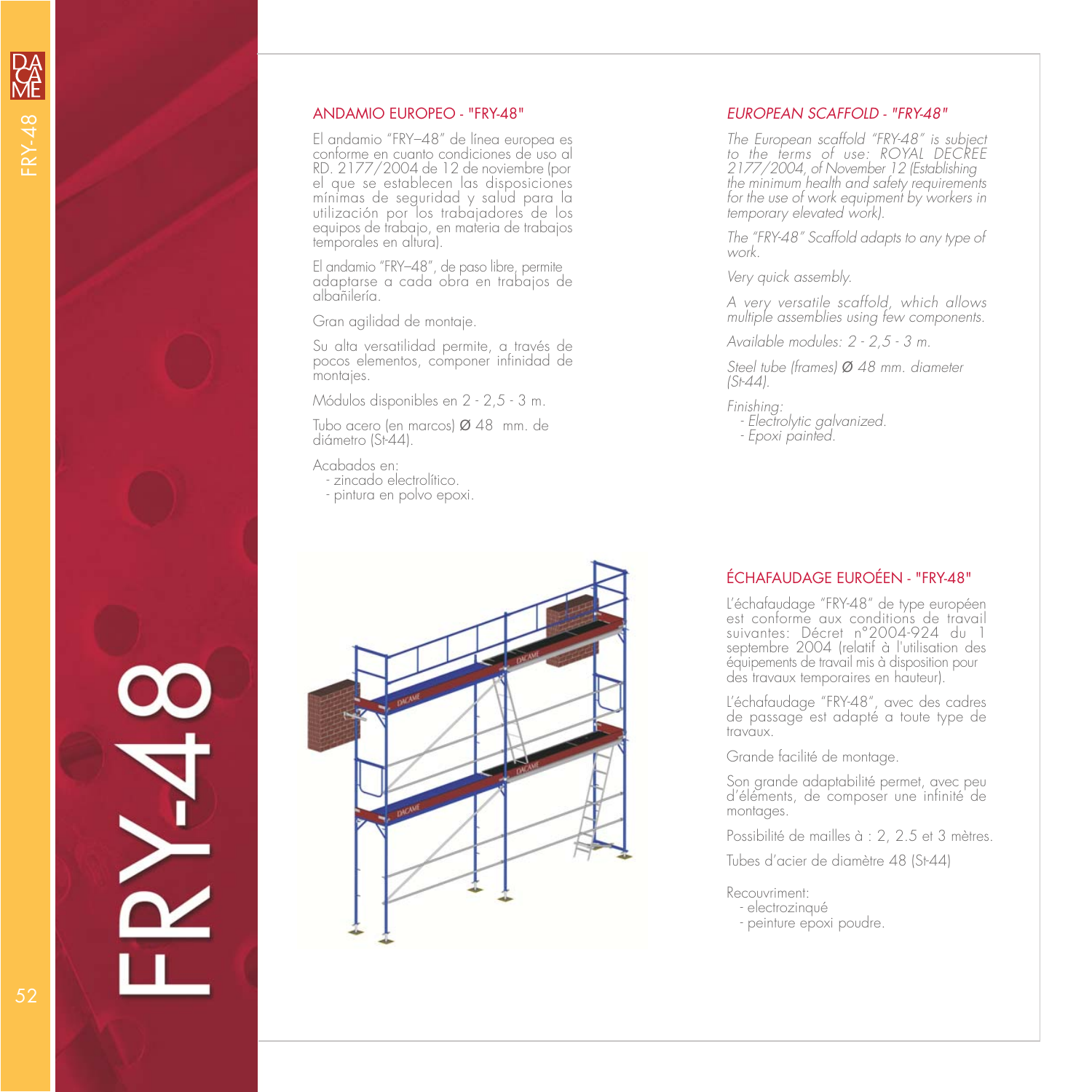# MARCOS ANDAMIO · SCAFFOLD FRAMES · CADRES DE PASSAGE  $k$ g. Ø 48 0,7  $k$ g.  $B$ <sub>mm</sub>. A mm. B 2000 700 12 2000 1000 13 A TUCHO CON BRIDA COUPLING PIN WITH CLAMP POTELET POUR LISSE SUPLEMENTOS BARANDILLA · GUARDRAIL SUPPLEMENTS · ÉLÉMENTS SUPÉRIEURS  $C''$  "L"  $\frac{m}{kg}$ . REF.  $\begin{array}{c} C \\ \text{mm.} \end{array}$  $L 700$  700 7,2 B  $|L|1000|1000|8,3$ Central · Central · Central Central · Central · Central C 2,5 ateral · Lateral · Latéral Lateral · Lateral · Latéral A L A B mm. mm. 1000 500 C SOPORTES INICIADORES · INITIATION SUPPORTS · SUPPORTS DE DÉPART

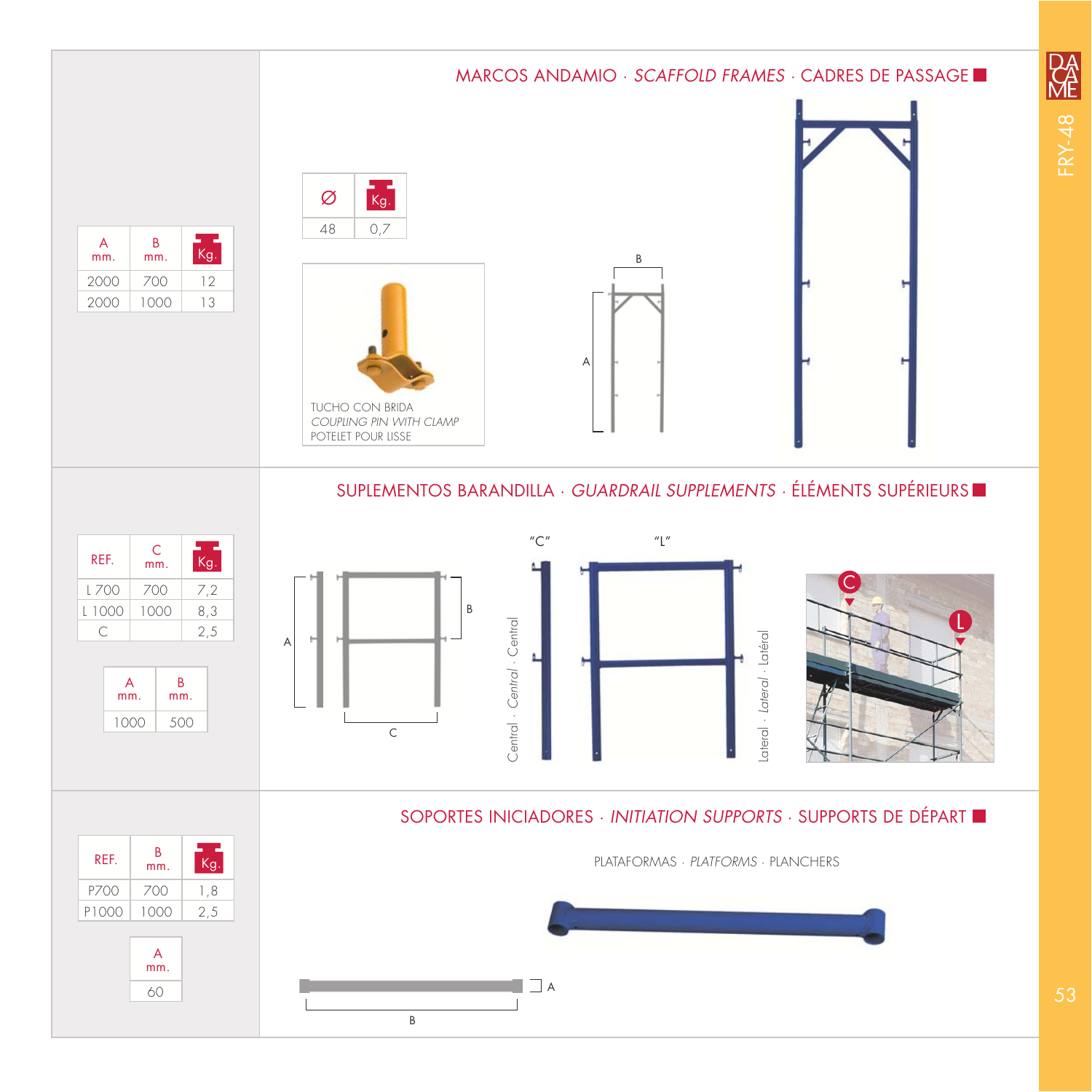## BARRAS Y DIAGONALES · HANDRAILS AND DIAGONAL BRACES · LISSES ET DIAGONALES



## **BARANDILLAS · GUARDRAILS · GARDE CORPS**



LATERAL · LATERAL · LATERAL





A

B mm. 470

B

N

| A<br>mm. | N | <b>To A</b> |
|----------|---|-------------|
| 2000     | 2 | 6           |
| 2500     | 3 | 8           |
| 3000     | R |             |

| REF. | $\mathsf{A}$<br>mm. |     |
|------|---------------------|-----|
| 700  | 650                 | 3.4 |
| 1000 | 950                 |     |